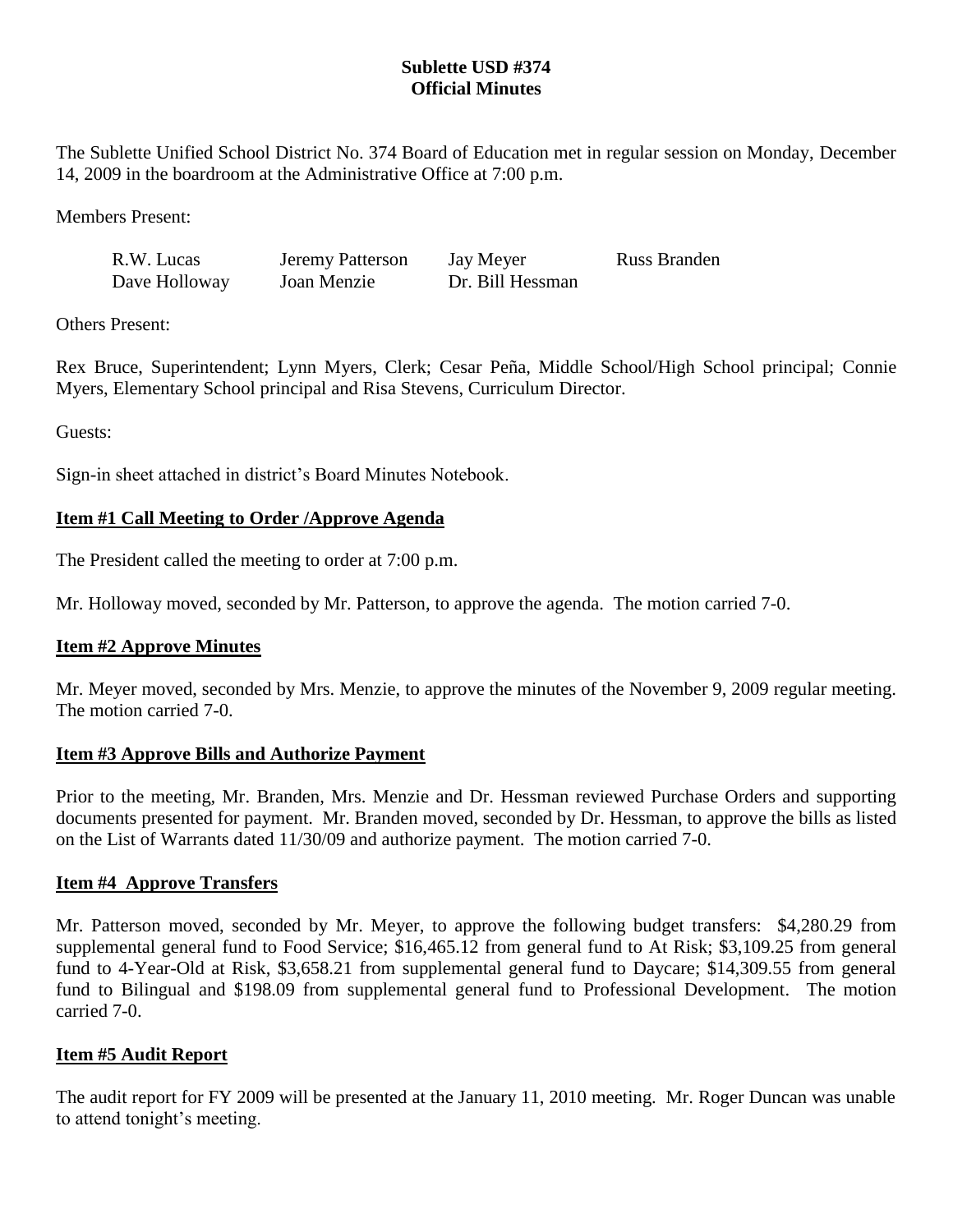Board Minutes Page 2 December 14, 2009

### **PUBLIC FORUM**

The following individuals addressed the Board:

| John Jury        | Carol Alvarado        | Dustin Hessman      | Larry McVey          | <b>Jim Cearley</b>   |
|------------------|-----------------------|---------------------|----------------------|----------------------|
| Roger Kelman     | Jill Kelman           | Dakota Trickey      | <b>Shelly Wagner</b> | Mason Hibbard        |
| Jamie McVey      | <b>Brennen Menzie</b> | Cody Forrester      | Pam Patterson        | <b>Bob Moore</b>     |
| Chris Villanueva | Julie Carminati       | Karmin Whaler       | Emily Carminati      | Katie Hessman        |
| Deb Hessman      | Ellen Miller          | <b>Tammy Thomas</b> | Kristi Kelling       | <b>Noelio Torres</b> |

### **REPORTS**

#### Curriculum

Mrs. Risa Stevens reported that subject area curriculum committees did not meet during the month of December due to the holiday schedule. She reported she had visited Middle School Band and the CAD classes. During the month of January the elementary school will be setting bench marks for language arts by grade level.

#### Principals

Mr. Peña reported the  $8<sup>th</sup>$  grade and  $11<sup>th</sup>$  grade had received the Challenge award for their scores on the state Reading assessment test. He also reported he had been appointed to the KSDE Professional Development Taskforce.

Mrs. Myers reported that the Elementary Christmas Program, "Here We Go A Caroling", will be Thursday, December 17 at 2:00 p.m. and 6:30 p.m. She also reported that January 4, 2010 will be a Professional Development Day for the teachers. They will be working on reading, professional learning communities, setting goals and checking previous goals to see if they were met.

#### SWPRSC/HPEC

Mr. Meyer gave the SWPRSC report and Mr. Lucas gave the HPEC report.

#### Superintendent:

Mr. Bruce reported that the KSDE audit has been completed. Enrollment, ESL and At Risk numbers were all higher than last year.

Mr. Moore reported on the wind generator; currently there is a problem with the hydraulics.

#### KASB Convention Report

Mr. Lucas gave the KASB Convention report.

### **Item #6 Executive Session Non-Elected Personnel**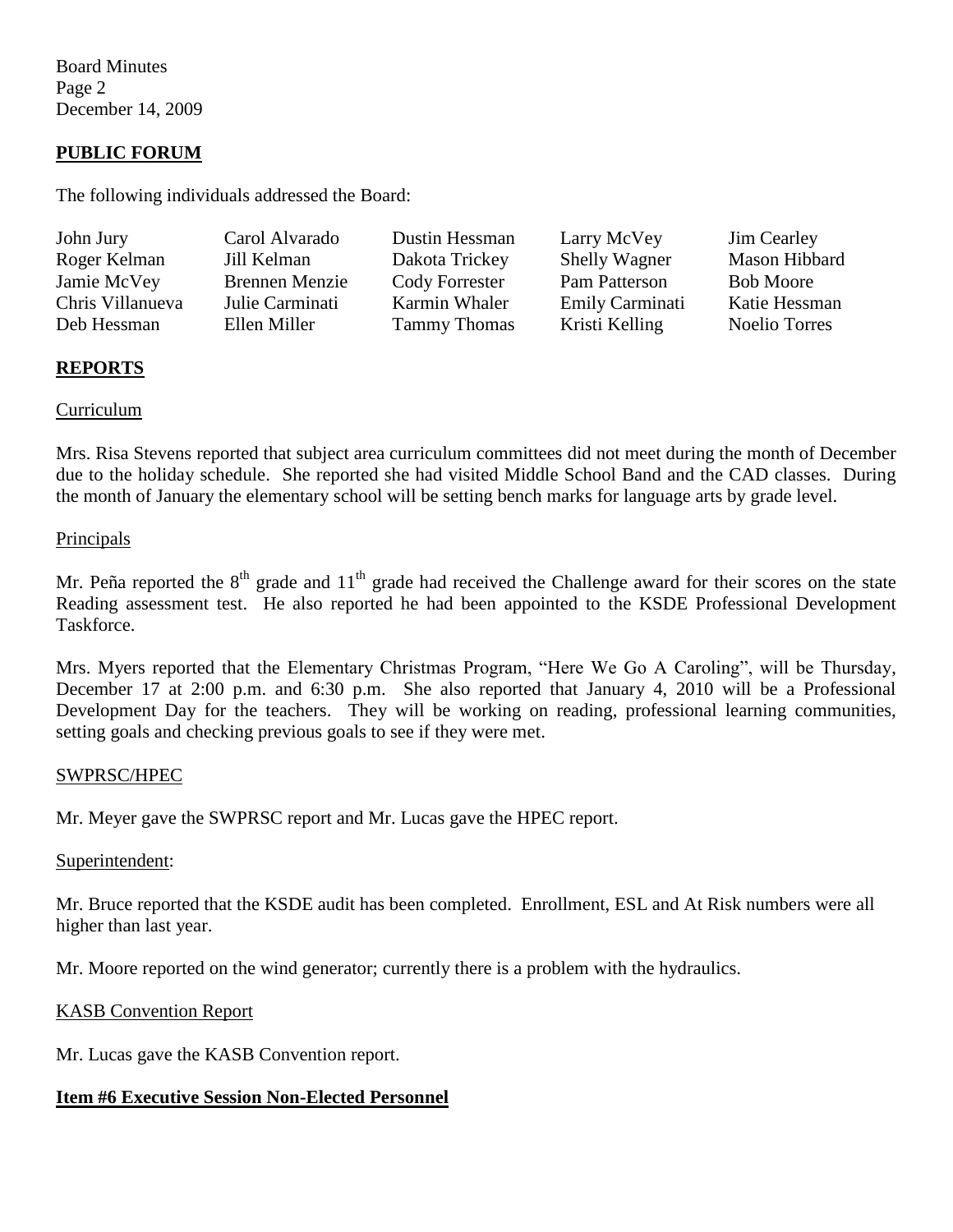Board Minutes Page 3 December 14, 2009

Mrs. Menzie moved, seconded by Mr. Patterson, to go into executive session to discuss non-elected personnel, in order to protect the privacy interest of an identifiable individual(s), to include Mr. Bruce in executive session, and to reconvene to open session in the boardroom at 8:55 p.m. The motion carried 7-0.

The Board reconvened to open session at 8:55 p.m.

Mrs. Menzie moved, seconded by Mr. Patterson, to go into executive session to discuss non-elected personnel, in order to protect the privacy interest of an identifiable individual(s), to include Mr. Bruce in executive session, and to reconvene to open session in the boardroom at 9:15 p.m. The motion carried 7-0.

The Board reconvened to open session at 9:15 p.m.

Mrs. Menzie moved, seconded by Mr. Patterson, to go into executive session to discuss non-elected personnel, in order to protect the privacy interest of an identifiable individual(s), to include Mr. Bruce in executive session, and to reconvene to open session in the boardroom at 9:35 p.m. The motion carried 7-0.

The Board reconvened to open session at 9:35 p.m.

Mrs. Menzie moved, seconded by Mr. Patterson, to go into executive session to discuss non-elected personnel, in order to protect the privacy interest of an identifiable individual(s), to include Mr. Bruce in executive session, and to reconvene to open session in the boardroom at 9:55 p.m. The motion carried 7-0.

The Board reconvened to open session at 9:55 p.m.

Mrs. Menzie moved, seconded by Mr. Patterson, to go into executive session to discuss non-elected personnel, in order to protect the privacy interest of an identifiable individual(s), to include Mr. Bruce in executive session, and to reconvene to open session in the boardroom at 10:15 p.m. The motion carried 7-0.

The Board reconvened to open session at 10:15 p.m.

Mrs. Menzie moved, seconded by Mr. Patterson, to go into executive session to discuss non-elected personnel, in order to protect the privacy interest of an identifiable individual(s), to include Mr. Bruce in executive session, and to reconvene to open session in the boardroom at 10:20 p.m. The motion carried 7-0.

The Board reconvened to open session at 10:20 p.m.

Mr. Patterson moved, seconded by Mr. Meyer, to amend the agenda with the following addition: Item 7 Resignation. The motion carried 7-0.

### **Item #7 Resignation**

Mr. Bruce recommended that the Board accept the resignation of Mrs. Jeannette Raynes, High School Vocal Music Teacher, effective December 18, 2009.

Mrs. Menzie moved, seconded Mr. Holloway, to accept the resignation of Mrs. Jeannette Raynes. The motion carried 7-0.